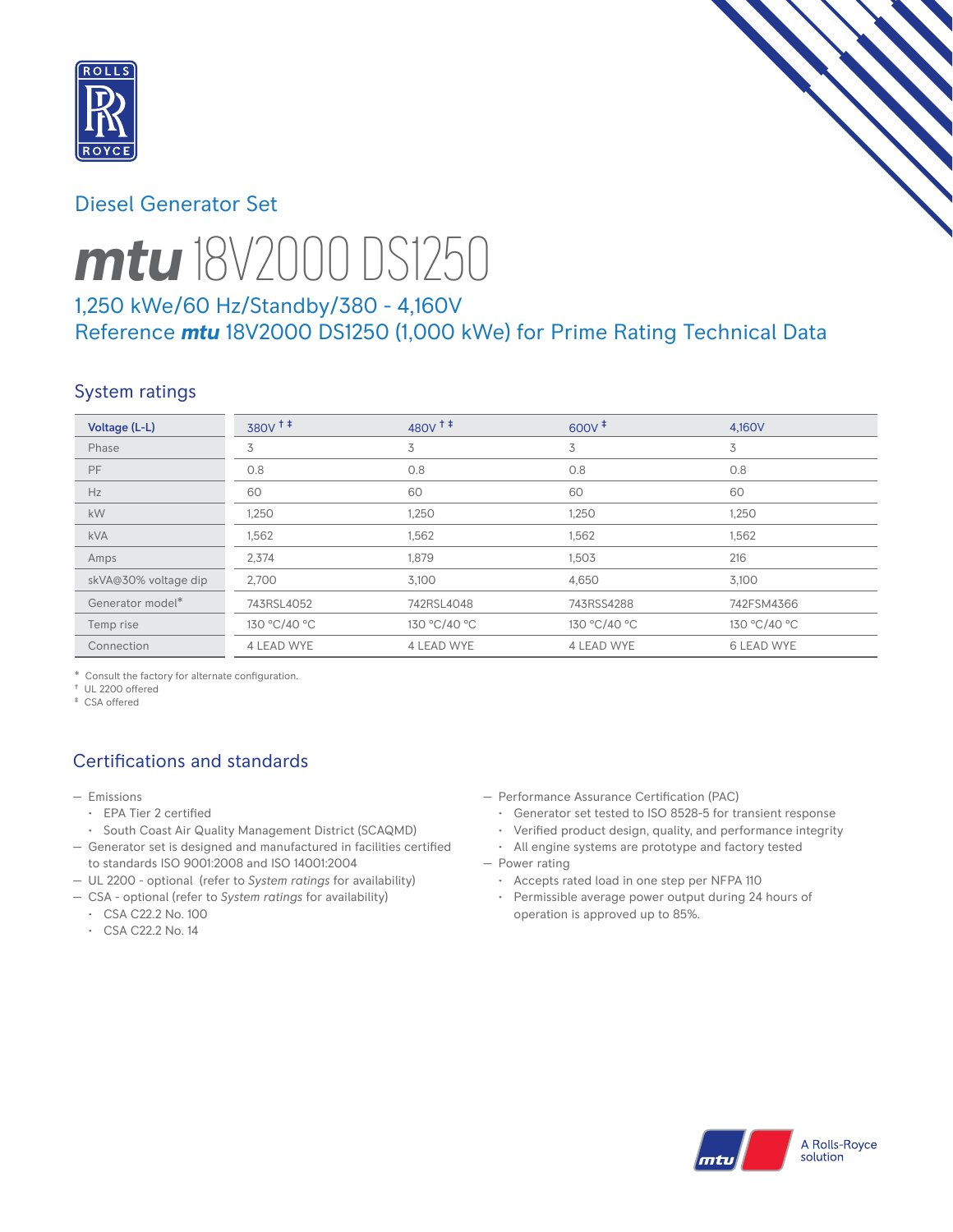## Standard features \*

- Single source supplier
- Global product support
- Two (2) Year/3,000 Hour Basic Limited Warranty
- 18V2000 diesel engine
	- 40.2 liter displacement
	- Common rail fuel injection
	- 4-cycle
- Engine-generator resilient mounted
- Complete range of accessories
- Cooling system
- Integral set-mounted
	- Engine-driven fan

## Standard equipment \*

#### Engine

- Air cleaners
- Oil pump
- Oil drain extension and shut-off valve
- Full flow oil filter
- Closed crankcase ventilation
- Jacket water pump
- Thermostat
- Blower fan and fan drive
- Radiator unit mounted
- Electric starting motor 24V
- Governor electronic isochronous
- Base formed steel
- SAE flywheel and bell housing
- Charging alternator 24V
- Battery rack and cables
- Flexible fuel connectors
- Flexible exhaust connection
- EPA certified engine

#### **Generator**

- NEMA MG1, IEEE, and ANSI standards compliance for temperature rise and motor starting
- Sustained short circuit current of up to 300% of the rated current for up to 10 seconds
- Self-ventilated
- Superior voltage waveform
- Digital, solid state, volts-per-hertz regulator
- Brushless alternator with brushless pilot exciter
- 4 pole, rotating field
- 130 °C maximum standby temperature rise
- 1-bearing, sealed
- Flexible coupling
- Full amortisseur windings
- 125% rotor balancing
- 3-phase voltage sensing
- $\pm$  0.25% voltage regulation no load to full load
- 100% of rated load one step
- 5% maximum total harmonic distortion
- Generator
	- Brushless, rotating field generator
	- 2/3 pitch windings
	- Permanent Magnet Generator (PMG) supply to regulator
- 300% short circuit capability
- Digital control panel(s)
	- UL recognized, CSA Certified, NFPA 110
	- Complete system metering
	- LCD display

#### Digital control panel(s)

- Digital metering
- Engine parameters
- Generator protection functions
- Engine protection
- CANBus ECU communications
- Windows®-based software
- Multilingual capability
- Communications to remote annunciator
- Programmable input and output contacts
- UL recognized, CSA certified, CE approved
- Event recording
- IP 54 front panel rating with integrated gasket
- NFPA 110 compatible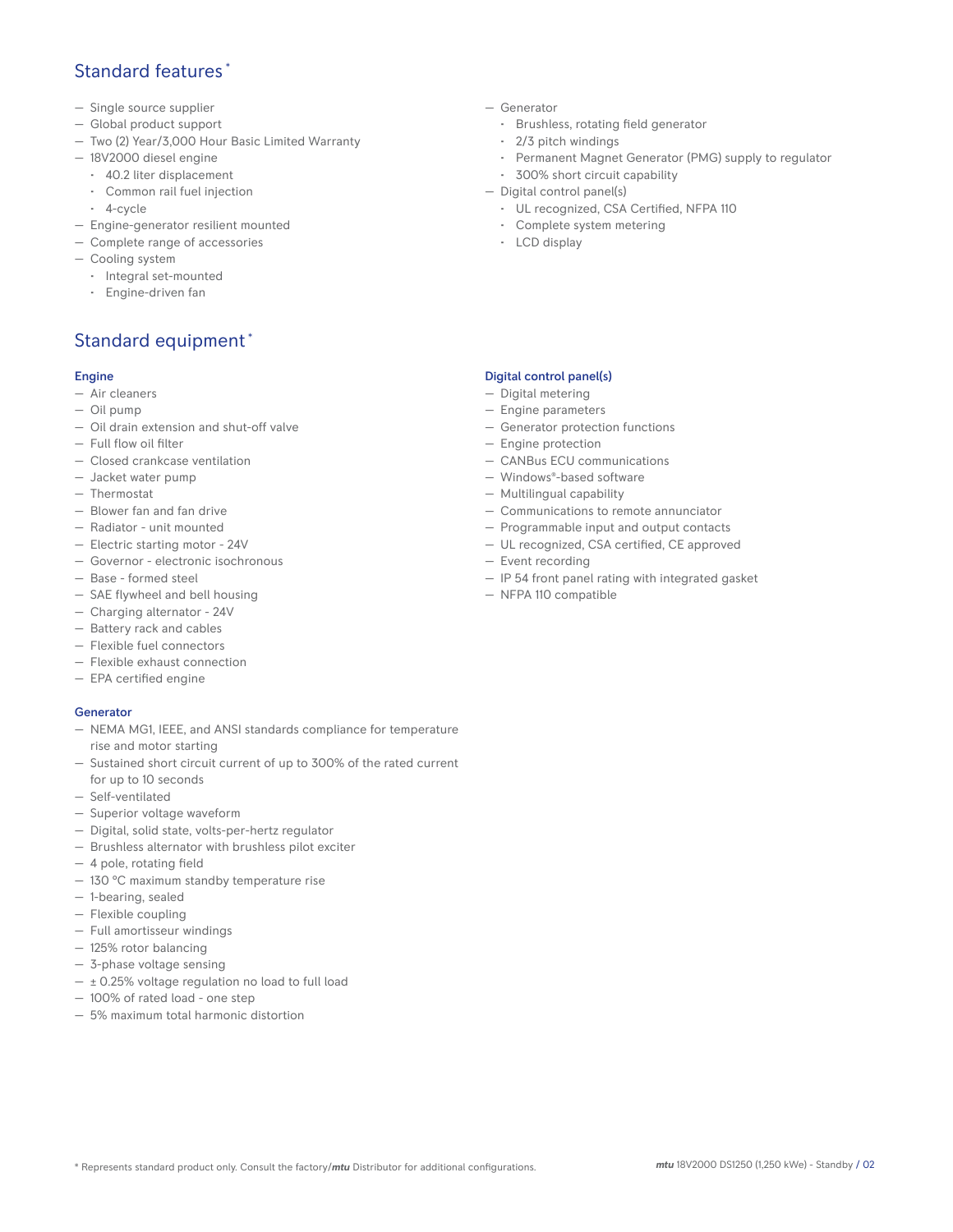## Application data

#### Engine

| Manufacturer                         | mtu                           |
|--------------------------------------|-------------------------------|
| Model                                | 18V2000G76S                   |
| Type                                 | 4-cycle                       |
| Arrangement                          | $18-V$                        |
| Displacement: $L$ (in <sup>3</sup> ) | 40.2 (2,448)                  |
| Bore: cm (in)                        | 13.5(5.3)                     |
| Stroke: cm (in)                      | 15.6(6.15)                    |
| Compression ratio                    | 17.5:1                        |
| Rated speed: rpm                     | 1.800                         |
| Engine governor                      | electronic isochronous (ADEC) |
| Maximum power: kWm (bhp)             | 1,371 (1,838)                 |
| Steady state frequency band          | ± 0.25%                       |
| Air cleaner                          | dry                           |
|                                      |                               |

### Liquid capacity

| Total oil system: L (gal)             | 122 (32.2) |
|---------------------------------------|------------|
| Engine jacket water capacity: L (gal) | 73 (19.3)  |
| System coolant capacity: L (gal)      | 185 (48.9) |

#### Electrical

| Electric volts DC                                            | 24    |
|--------------------------------------------------------------|-------|
| Cold cranking amps under -17.8 $^{\circ}$ C (O $^{\circ}$ F) | 2.800 |
| Batteries: group size                                        | 8D    |
| Batteries: quantity                                          |       |
|                                                              |       |

#### Fuel system

| Fuel supply connection size |        |
|-----------------------------|--------|
|                             | $1"$ N |
| Fuel return connection size |        |

Recommended fuel diesel #2<br>Total fuel flow: L/hr (gal/hr) diesel #2<br>1.500 (396) Total fuel flow: L/hr (gal/hr)

#12 JIC 37° female **NPT** adapter provided #12 JIC 37° female 1" NPT adapter provided Maximum fuel lift: m (ft) 5 (16)

#### Fuel consumption

| 329 (87)       |
|----------------|
| 251 (66)       |
| 171(45)        |
|                |
| 50 (122)       |
|                |
| 0.12(0.5)      |
| 950 (251)      |
| 515 (29,288)   |
|                |
| 340 (19,335)   |
| 117.3 (6,671)  |
| 33.5 (44.9)    |
|                |
| 102 (3,602)    |
|                |
| 1,512 (53,396) |
|                |
|                |
| 428 (15,224)   |
|                |
|                |
|                |
|                |
| 480 (896)      |
| 252 (8,899)    |
|                |

outlet of engine, before piping: kPa (in.  $H_2O$ )

0) 8.5 (34.1)